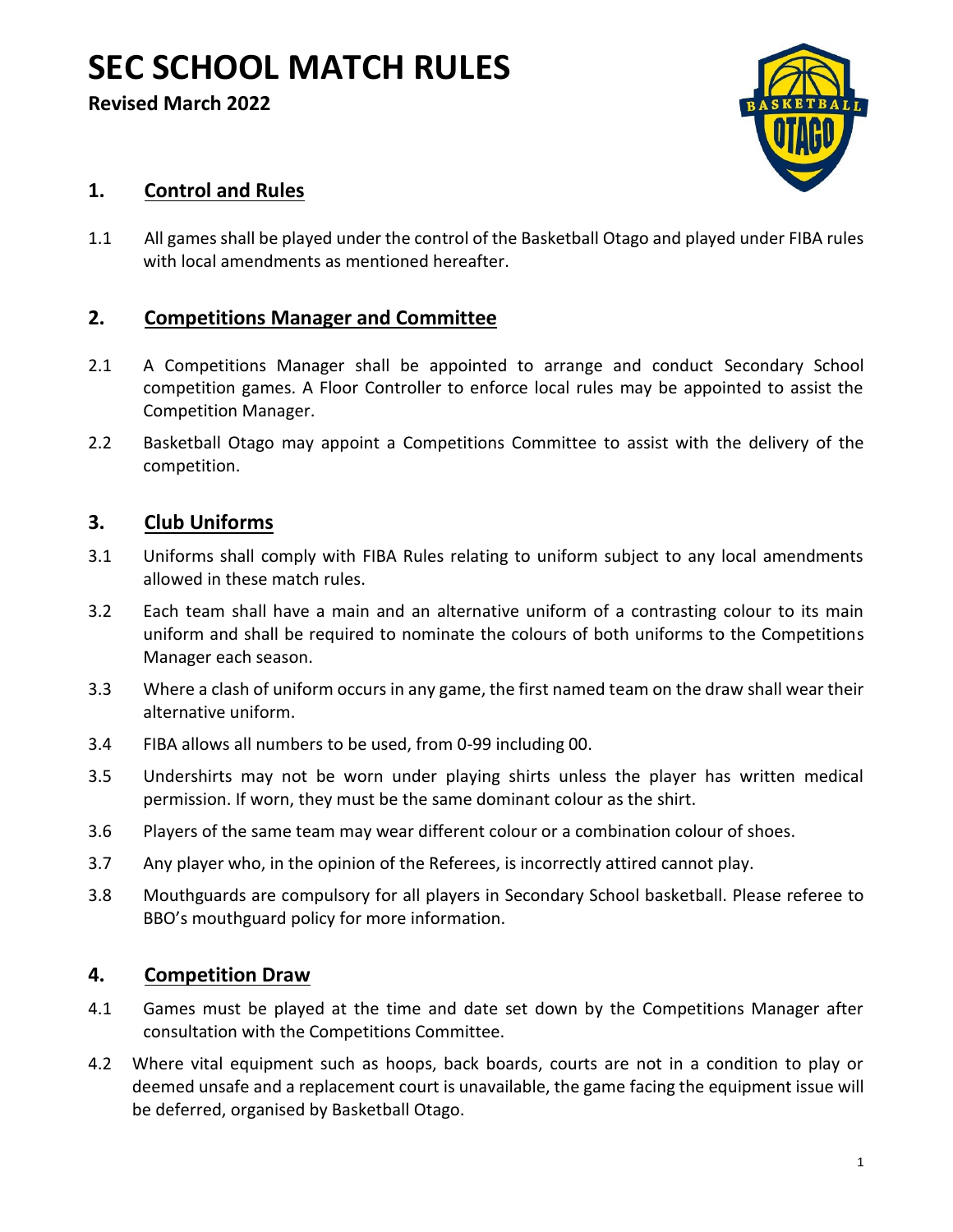- 4.3 Where Finals (of any description) are scheduled, teams must be available to play at the time and date set down and no deferment for whatever reason will be granted. Should a team be unable to play in a scheduled final the next placed team will replace the defaulting team.
- 4.4 Deferred games may be allowed upon application to the Competitions Committee provided fourteen (14) Days' notice is given. Deferred games must be organised by the team requesting the deferral and played within fourteen (14) days of the original game set date, or a timeframe acceptable to the Basketball Otago Competition Committee. The cost of the deferred game (court and referees) will be met by the team requesting the deferral.
- 4.5 The date and location of the deferred game must be agreed by both teams and provided to the Competitions Manager prior to the date of the original game. If either team cannot play the deferred game as agreed the team requesting the deferral will Forfeit the game.
- 4.6 If a deferred game is agreed and granted but it is part of a finalized draw then the deferring team must cover any duties assigned to either team on the original date of the game.
- 4.7 A season draw will be available for all grades, this will be completed after grading and available on the GameDay Website. The season draw will be updated weekly with times and duty roster, any draw information in advance of this weekly update is subject to change.
- 4.8 A team shall lose the game by Forfeit if five (5) minutes after the starting time; the team is not present or is not able to field five (5) players. The referee will start the game clock at the scheduled start time but the game cannot be started until both teams have 5 players on the score sheet, the score sheet signed and 5 players on court ready to play.

#### **5. Score Bench and Refereeing Duties – Defaults and Forfeits**

- 5.1 Defaults. A default will occur where the team defaulting team notifies the Competitions Manager in writing (includes e-mail) twenty-four hours (24) hours prior to the scheduled game starting time that they are unable to play.
- 5.2 Forfeit. A forfeit will occur where a team fails to notify the Competitions Manager and is unable to field a team to begin a game. Teams that forfeit any game will incur a fine of \$50.
- 5.3 Duties involved with any defaults/forfeits of any kind will be covered by the team defaulting or another team from their school, it is the defaulting/forfeiting team's responsibility to organize this.
- 5.4 Once the Basketball Otago Office has received notification of a default/forfeit, this will be final and penalties and actions will be taken from this point onward.
- 5.5 Score bench and refereeing duties will be allocated to each team. Full details will be included in the draw updated weekly.
- 5.6 There is to be no eating or drinking on the score bench, the score bench should not be using cell phones, and if the bench is not a senior team an adult or coach should be accompanying the bench.
- 5.7 All teams involved with Senior A and Junior A bench duties will be required to attend a bench duty seminar. All other grades will have one person from each team working on the bench.
- 5.8 When on Senior and Junior A grade duty, teams are to supply at least the following personnel: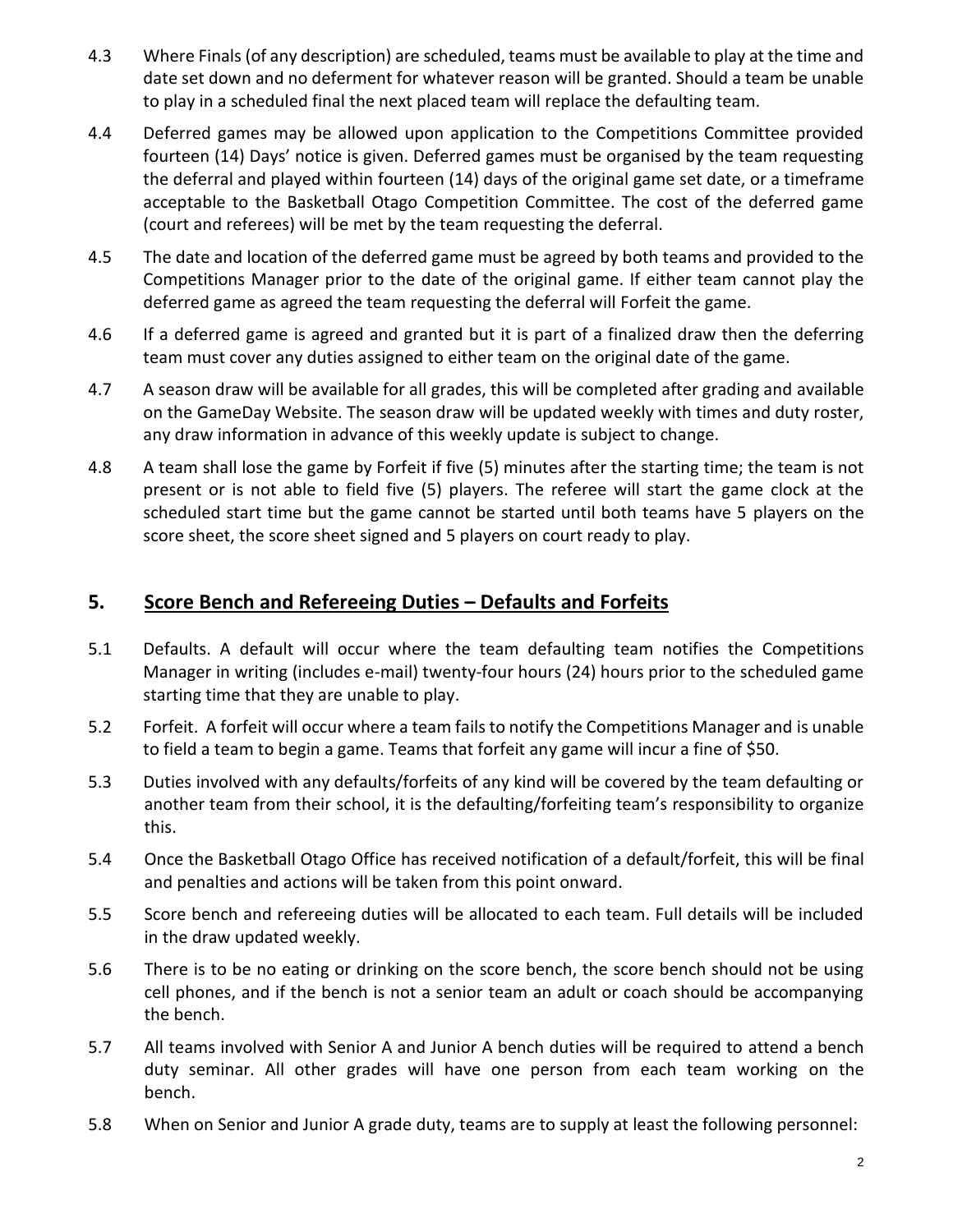- 3 persons for score bench duty (score keeper, timekeeper and 24 second operator).
- Teams must also be prepared to supply 2 capable referees for every game they are responsible for duty.
- 5.9 Teams that fail to carry out their scheduled duty will incur a fine of \$50 plus they may forfeit of their game played.
- 5.10 Any fines incurred must be paid prior to the team playing their next scheduled game. Teams will be emailed notification of all fines and invoiced within the next two working days. If not paid, the Basketball Otago Competitions Manager reserves the right to disqualify the team/s from any/all games.
- 5.11 If a team has three (3) or more duty/game defaults/forfeits per season they may be withdrawn from the competition at the Competition Committee's discretion.
- 5.12 Any game that starts and is abandoned due to circumstances outside of the teams control (weather etc.,) will be recorded and no result and rescheduled with only players on the score sheet able to play. This is unless the game is in the second half and the result is out of doubt. (+30 points diff). Only the Competitions Manager and Venue Controller can make the call to abandon a game, this will only be considered if player safety is in risk.

# **6. Registration**

- 6.1 Each team is required to complete a registration form (electronic) detailing the full name, date of birth, gender, and nationality of each player, and forward it to the Competition Manager by the date set by them, failure to so could incur forfeiting games. After this date players can only be added to the score sheet via the process described in 6.4, otherwise the team will forfeit that game unless an acceptable reason is provided.
- 6.2 All teams must name a minimum of 8 players, all of which cannot play down grades.
- 6.3 All players must play for the school they are enrolled and attend.
- 6.4 A Player may be registered during the playing season provided:
	- The team registration form is updated and sent before the game.
	- The Competitions Manager or Floor Controller is advised prior to the game.
	- The new registration is highlighted on the score sheet.
- 6.5 No players can play down grades in this competition, for any reason. Any player caught playing in a lower grade will automatically forfeit the game.
- 6.6 All Year 9 and 10 players who are NAMED in a junior squad are free to play up in ANY senior grade as much as they like without penalty, the Competitions Manager should be notified of this. Also, time clashes will not strictly be avoided.
- 6.7 No player should play for more than two teams per night, this includes all juniors playing up.
- 6.8 No player can play for more than one team in the same grade, whether this is once or regularly anyone doing so will Forfeit the game of the team they are not registered.
- 6.9 All players can only play for ONE team during playoffs, this excludes any junior that had been playing up grades.
- 6.10 Any player repeating Y13 should apply to the Competitions Manager for dispensation, after consultation with the Competitions Committee a dispensation may be granted as per NZSS rules.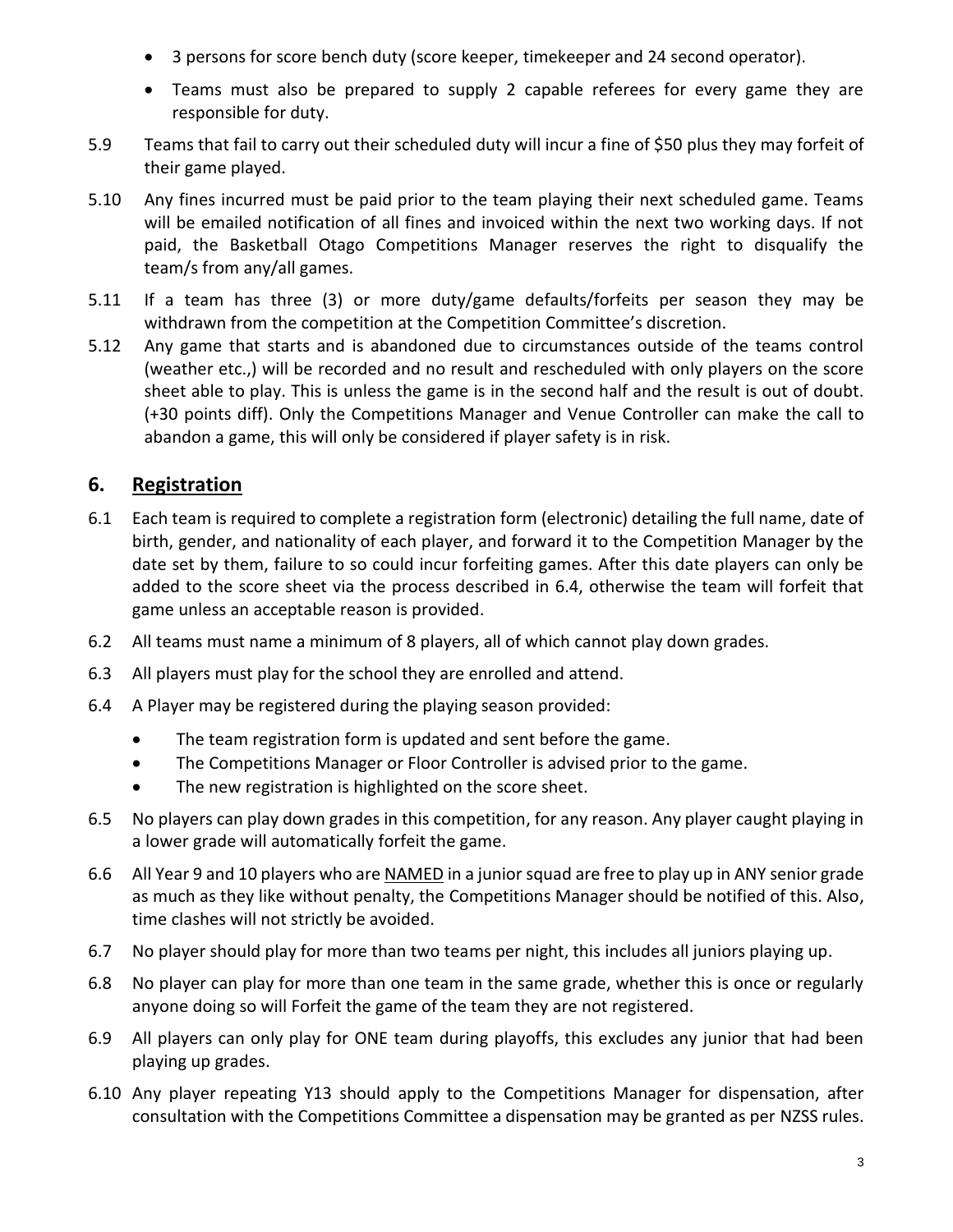- 6.11 Year eight students are able to play in the Secondary Schools Competition, provided they play for the same school in which they are enrolled and attend. They must apply for special dispensation, to the Competitions Manager, in writing two weeks prior to the first scheduled game of the season. No late entries will be considered. All applications will be reviewed and acknowledged by the BBO Competitions Manager. These players must only be entered under the proviso they do not play at the expense of a player in Year 9 or 10, they must only supplement team numbers.
- 6.12 There are to be no boys playing in girls grades or girls playing in boys grades for any reason, this will result in a Forfeit for the team that has broken this rule.
- 6.13 Players are only to be entered on the score sheet when they are actually available to play in a particular game. The recording of players not available to play may result in Forfeit.

#### **7. Points**

- 7.1 The points for all games are:
	- Win 3 Points
	- Draw 2 Point **(Only allowed in running clock games).**
	- Loss 1 Point
	- Default 1 Point
	- Forfeit 0 Points **(Plus a fine of \$50.00)**
	- Bye 0 Points
- 7.2 A default is classified by any game that is not played, and adequate warning (24 hours minimum) has been given to the Comps Manager and appropriate duties have been covered.
- 7.3 A forfeit is classed as a game that has not been played and inadequate warning (within 24 hours) has been given to the Comps Manager and/or appropriate duties have not been covered. Refer to 5.2.
- 7.4 Forfeits that occur where a game is not played will result in 7.3, if due to a breach in the rules a forfeit occurs, then there will be no fine penalty, just the loss of match points.
- 7.5 If the score is tied at the end of playing time in any STOP CLOCK GAME or play-off game, the game shall be continued with an extra period of 5 minutes or with as many such periods of five minutes as are necessary to break the tie.
- 7.6 In the event of teams being tied at the end of Competition Round with the same number of competition points, the tie shall be broken by applying the following criteria:
	- 1. By comparing the Win/Loss results of the Competition games played between the teams in the tie. If this fails to break the tie then;
	- 2. By comparing the point's differential in the Competition games played between the teams in the tie. If this fails to break the tie then;
	- 3. By comparing the Higher number of game points scored in the games between the teams in the tie. If this fails to break the tie then;
	- 4. By comparing the point's differential between the team over the entire competition. If this fails to break the tie then;
	- 5. By comparing the Higher number of game points scored over the entire competition. If this fails to break the tie then;
	- 6. By coin toss or other similar method.
- 7.7 Winners of grades are not limited to Dunedin Schools.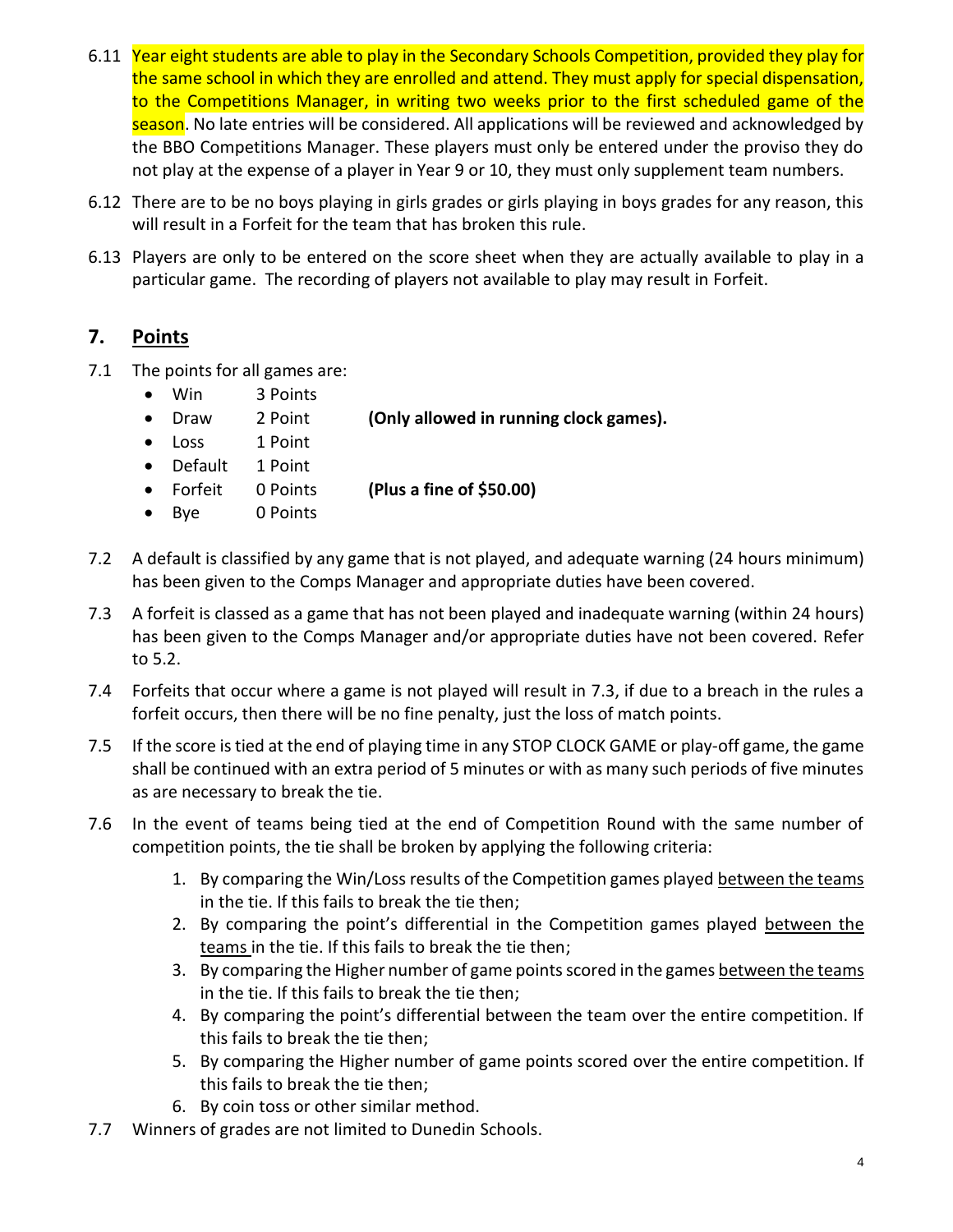# **8. Protests**

- 8.1 The score sheet is to be signed under "Protest" by the protesting side's captain within twenty (20) minutes of the end of the game. A brief reason for the protest should be recorded on the back of the score sheet.
- 8.2 A formal protest, setting out full reasons must be made in writing and received by the Competition Manager within seventy – two (72) hours of the competition of the game protested.
- 8.3 No protest will be considered unless the above procedure is followed.

#### **9. Entries**

- 9.1 No entry will be accepted unless it is accompanied by the relative entry fee and/or written documentation as required by the Competition Manager for that competition.
- 9.2 Any High School from the Otago region can enter the Basketball Otago Secondary Schools competition. Dunedin teams will get preference in grades where capacity issues arise.
- 9.3 The Competition Manager reserves the right to adjust the size and strength of any grade to suit the entries received.
- 9.4 The Competition Manager reserves the right to accept or refuse any entry based on deadlines and rule 9.2.
- 9.5 No entry will be accepted from a school participating in a non-affiliated basketball competition.

## **10. Promotion/Relegation**

- 10.1 The Competition Manager reserves the right to promote or relegate any team at any time.
- 10.2 If a request to re-grade has been accepted then any additional cost of entering in the grade will be met by the team who requested the re-grading, regardless of who else is affected.

# **11. Score sheets**

- 11.1 Team details showing players Initials and Surname, the Coaches and Assistant Coaches and captains names must be clearly filled in on the score sheet at least five (5) minutes prior to the start of the game.
- 11.2 The starting five and Captain must be highlighted.
- 11.3 Team Captains/Coaches/Assistant Coaches/Managers shall be responsible for the filling in of the team details on the score sheet.

## **12. Penalties, Disqualifications, Conducts, Report cards**

12.1 If, in the opinion of a referee, a player, coach, assistant coach, team follower or official breaches FIBA's Rules and is disqualified from a game that player, coach, assistant coach, team follower or official must immediately leave the court and take no further part in the game. The referee's decision is final.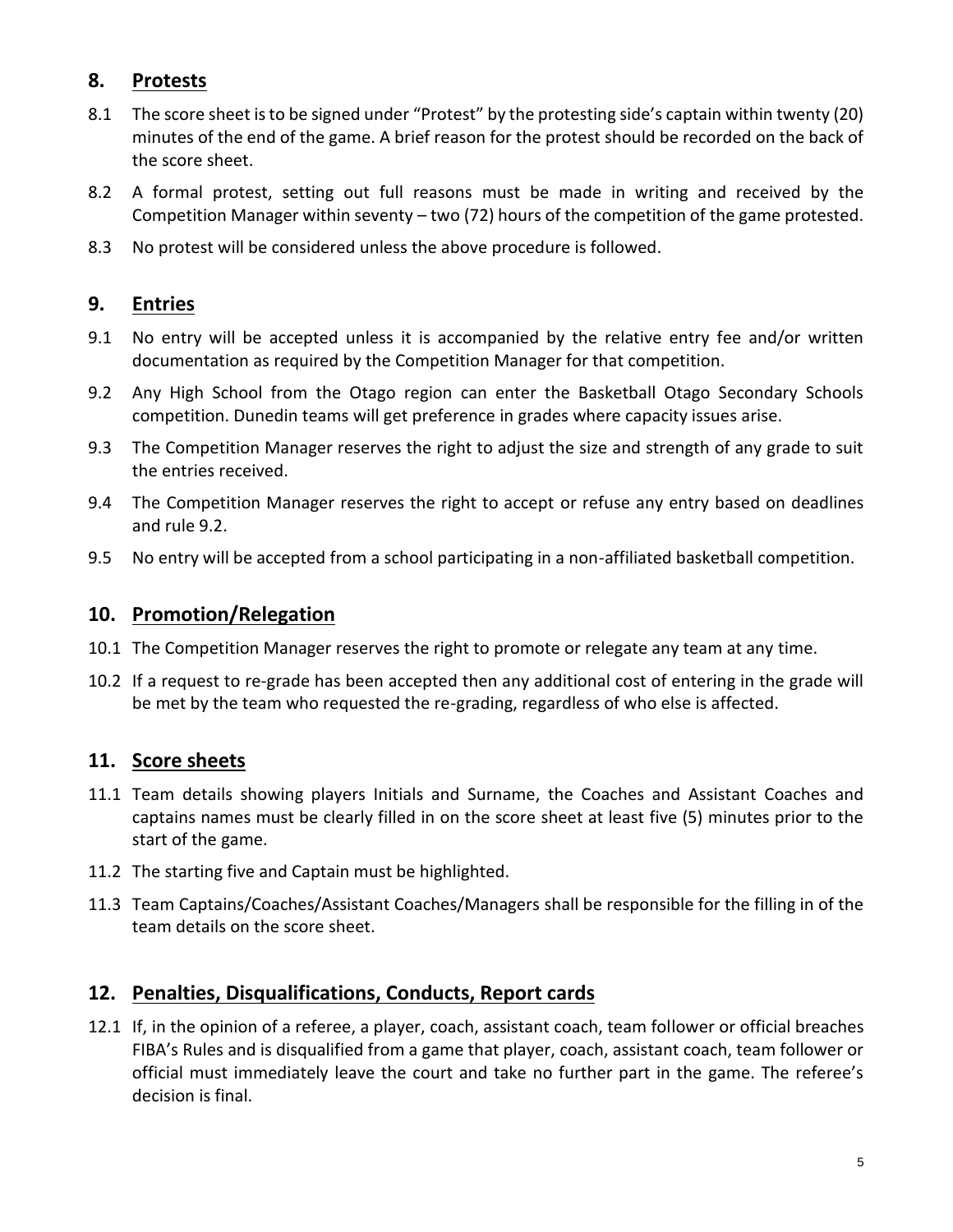- 12.2 If, in the opinion of the referee, the reason for disqualification has been satisfactorily punished by the ejection from the game no further action will be taken.
- 12.3 All technical fouls and disqualifications will be registered with the Competitions Manager for record, regardless of whether further action will be taken.
- 12.4 If, in the opinion of the referee, the reason for disqualification warrants additional punishment he/she will file a report with the Basketball Otago Competition Manager. The player, coach, assistant coach, team follower or official will receive a week (2) stand down period starting immediately.
- 12.5 On review of the report and taking into account the recommendation of the referee the Basketball Otago Competition Manager may refer the matter to the Basketball Otago Disputes Committee for a hearing on whether the player, coach, assistant coach, team follower or official should face additional punishment.
- 12.6 The Basketball Otago Disputes Committee shall comprise of an appointed Board Member, a representative of the Referees Association and either the Basketball Otago General Manager or Competitions Manager.
- 12.7 If a Basketball Otago Disputes Committee hearing is required the player, coach, assistant coach, team follower or official will be notified in writing of proceeding action against him/her and has the right to have a support person attend the hearing with them.
- 12.8 The Basketball Otago Disputes Committee has the power to expel, suspend, fine, or discipline any team, player, coach, assistant coach, team follower or official as deemed appropriate and will take guidance from the published Basketball New Zealand suggested penalties.
- 12.9 On completion of the hearing the Basketball Otago Competitions Manager will write to the player, coach, assistant coach, team follower or official informing them of the decision of the Basketball Otago Disputes Committee.
- 12.10The player, coach, assistant coach, team follower or official has the right of appeal to Basketball New Zealand if they do not accept the Basketball Otago Disputes Committees decision.
- 12.11Basketball Otago has a **Zero Tolerance Policy** towards referee abuse with disciplinary action to support any such occurrence from player, coach, manager, supporter.
	- A player or coach receiving two (2) technical fouls in a day will receive a one week stand down effective immediately from this competition and the following competition date.
	- A player or coach receiving four (4) technical fouls from any bad behaviour in a season will result in one week stand down period from this competition.
	- Multiple offences could require disciplinary hearings with further penalties decided by the committee.
- 12.12Any player or coach receiving an aggregate of four technical fouls in a season will be suspended from participating in that teams next scheduled game following the receipt of the fourth technical foul. If in the opinion of the referee additional action is warranted rule 12.4 will also apply.
- 12.13 The classification of an illegal use of elbows will be decided by whoever closes the gap between both players. In any case, any non-basketball action or use of undue force, especially outside of their cylinder will be charged with a USF regardless of where the contact occurs. If deemed serious enough, i.e. head contact/ aggressive undue force, the USF can be upgraded to a Disqualifying